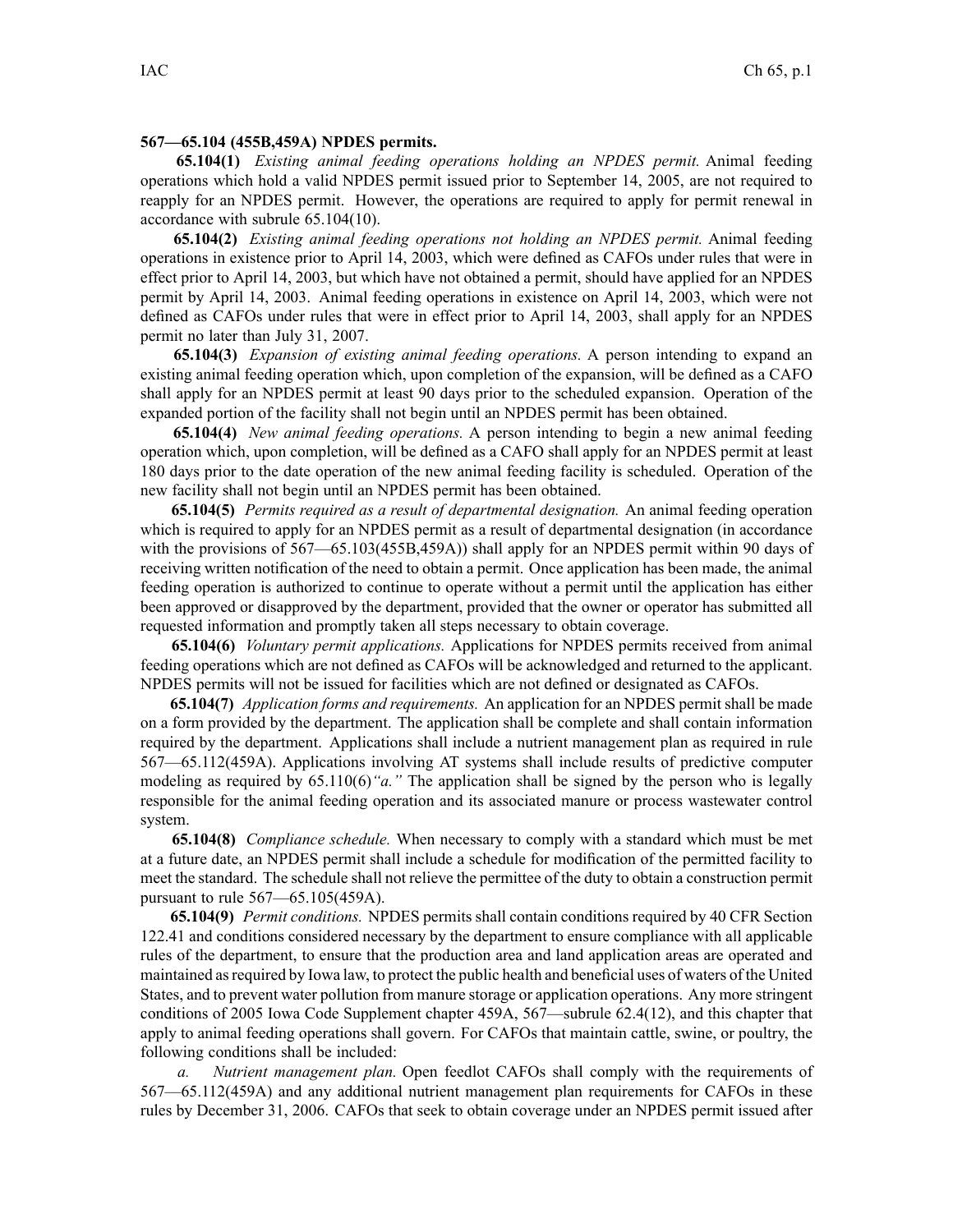December 31, 2006, shall have <sup>a</sup> nutrient managemen<sup>t</sup> plan developed and implemented upon the date of permit coverage.

*b. Inspections and record keeping.*

(1) Visual inspections. Routine visual inspections of the CAFO production area must be conducted. At <sup>a</sup> minimum the following must be visually inspected:

1. Weekly inspections of all storm water diversion, runoff diversion structures, and devices channelling contaminated storm water to the open feedlot structure.

2. Daily inspection of water lines, including drinking water or cooling water lines.

(2) Corrective actions. Any deficiencies found as <sup>a</sup> result of the inspections required in 65.104(9)*"b"*(1) or as <sup>a</sup> result of the liquid level reporting required in 65.104(9)*"e"* must be corrected as soon as possible.

(3) The following records must be maintained on site for <sup>a</sup> period of five years from the date they are created and must be made available to the department upon request:

1. Records documenting the inspections required in 65.104(9)*"b"*(1).

2. Records of weekly liquid level observations as required in 65.104(9)*"e."*

3. Records documenting any actions taken to correct deficiencies as required in 65.104(9)*"b"*(2).

*c. Large CAFOs—transfer of manure, process wastewater,settled open feedlot effluent,settleable solids, or open feedlot effluent.* Prior to transferring manure, process wastewater, settled open feedlot effluent, settleable solids or open feedlot effluent to other persons, <sup>a</sup> large CAFO must provide the recipient of the manure, process wastewater, settled open feedlot effluent, settleable solids or open feedlot effluent with the most current nutrient analysis. A large CAFO must retain for five years records of the date, recipient name and address, nutrient analysis and approximate amount of manure, process wastewater, settled open feedlot effluent, settleable solids or open feedlot effluent transferred to another person.

*d. Minimum monitoring requirements for AT systems.* During the first two years of operation of an AT system, the following minimum monitoring will be required:

(1) Discharge monitoring. An effluent collection point must be established at the outlet of the AT system, and the flow volume recorded and an effluent sample collected on each day <sup>a</sup> discharge from the AT system occurs. Discharge samples must be submitted to <sup>a</sup> certified laboratory and analyzed for: total Kjeldahl N, NH4 N, total P, COD, total suspended solids, and chloride.

(2) Discharge monitoring—tile lines. If the AT system includes <sup>a</sup> tile system installed to enhance infiltration within the VTA in accordance with 65.110(6)*"h"* or 65.110(7)*"h,"* water samples shall be collected from <sup>a</sup> sampling point located downgradient of the VTA on each individual tile line or combination of tile lines on the following schedule:

1. Quarterly sampling. One sample shall be taken from each sampling point once each quarter (January - March, April - June, July - September, October - December), and the level of flow in the tile system recorded at the time of sampling. The sample shall be collected at least ten days after <sup>a</sup> rainfall event of one inch or greater; and samples must be taken at least two, but not more than four, months apart. If there is no discharge from the tile line at <sup>a</sup> time that meets these requirements, documentation on appropriate department forms can be substituted for the sample and analysis. Collected samples shall be submitted to <sup>a</sup> certified laboratory and analyzed for: total Kjeldahl N, NH4 N, total P, COD, total suspended solids, and chloride.

2. Event sampling. Each year, two rainfall event related tile flow samples shall be collected from each sampling point. For each sampling event, one sample shall be taken from each sampling point three to five days following <sup>a</sup> rainfall event of one inch or greater, and the level of flow in the tile system recorded at the time of sampling. Collected samples shall be submitted to <sup>a</sup> certified laboratory and analyzed for: total Kjeldahl N, NH4 N, total P, COD, total suspended solids, and chloride.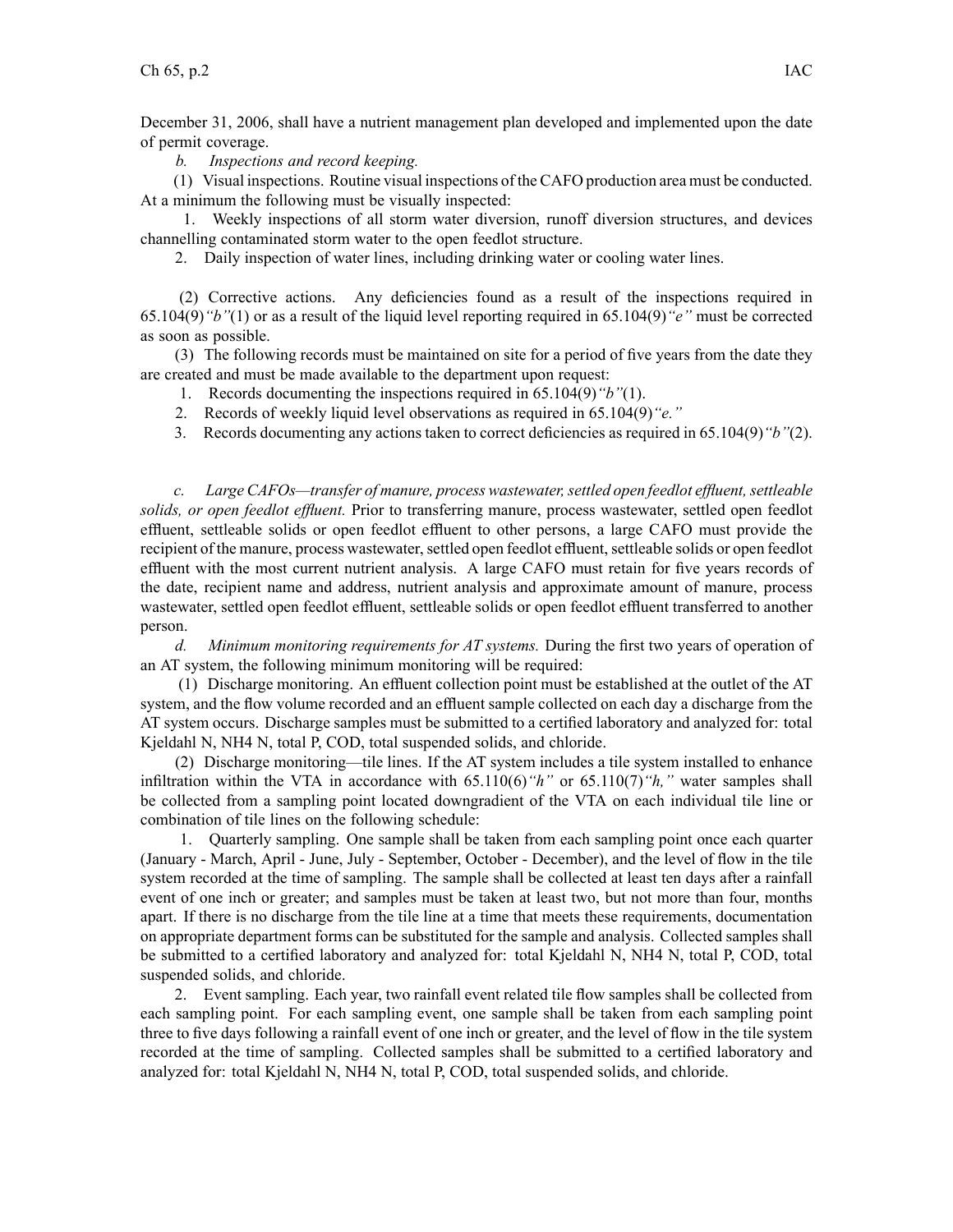(3) Groundwater monitoring. A minimum of two groundwater monitoring wells or piezometers (one upgradient and one downgradient) must be established at each AT system. Additional wells or piezometers may be required if the department determines they are necessary to adequately assess the impacts the AT system is having on groundwater. Samples must be collected from these wells quarterly and analyzed for: NH4 N, NO3 N, and chloride.

(4) Soil sampling.

1. Initial and permit renewal sampling. Soil sampling shall be conducted prior to initial discharge of open feedlot effluent into the AT system and repeated prior to renewal of the NPDES permit, as outlined below:

● VTA. Aminimum of two sampling sites shall be established within each VTA cell, one located where runoff enters the VTA and one where runoff is discharged from the VTA. Soil samples shall be taken from these sites to <sup>a</sup> depth of 4 feet, with separate samples taken to represen<sup>t</sup> the 0 to 6-inch depth, the 6- to 12-inch depth, and in one-foot increments thereafter. All samples shall be analyzed for NO3 N, NH4 N, P by either the Olsen or Mehlich-3 method, and pH.

If the length of effluent flow through the VTA exceeds 400 feet, an additionalsoilsample representing the 0 to 6-inch depth should be taken for each additional 200 feet of VTA length. Samples shall be analyzed for NO3 N, NH4 N, P by either the Olsen or Mehlich-3 method, and pH.

● VIB. One sampling site shall be established where open feedlot effluent enters the VIB. Soil samples at this site shall be taken to a depth of 4 feet, with separate samples taken to represent the 0 to 6-inch depth, the 6- to 12-inch depth, and in one-foot increments thereafter. These samples shall be analyzed for NO3 N, NH4 N, P by either the Olsen or Mehlich-3 method, and pH.

An additional sampling site shall be established where open feedlot effluent is discharged from the VIB through the tile system. Soil samples shall be taken at this site to represen<sup>t</sup> the 0 to 6-inch depth, and analyzed for NO3 N, NH4 N, P by either the Olsen or Mehlich-3 method, and pH.

2. Annual sampling. One sampling site shall be established in each cell of <sup>a</sup> VTA and VIB in an area which is expected to receive the greatest amount of open feedlot effluent. Soil samples shall be taken from each site prior to initiating discharge of open feedlot effluent into the VTA or VIB and shall be repeated annually. Each sample shall represen<sup>t</sup> <sup>a</sup> composite of 10 to 12 individual samples taken to <sup>a</sup> 6-inch depth, and analyzed for P using either the Olsen or Mehlich-3 method and for pH.

Monitoring requirements for an AT system following the initial two-year operation period will be determined at the time the NPDES permit for the operation is due for renewal.

*e. Quarterly reporting requirements for CAFOs with outside liquid impoundments.* A permittee with outside liquid impoundments must submit quarterly reports by April 10, July 10, October 10, and January 10, following the respective calendar quarters, documenting daily precipitation, weekly impoundment liquid levels, volume of liquid removed from the impoundments, and the date, time, duration, and estimated volume of any overflow. Liquid levels must be obtained by observing <sup>a</sup> depth marker which clearly indicates the minimum capacity necessary to contain the runoff and direct precipitation of the 25-year, 24-hour precipitation event or the 100-year, 24-hour precipitation event as applicable pursuan<sup>t</sup> to 65.101(2)*"a."*

*f. Annual reporting requirements for all CAFOs with systems other than AT systems.* All permittees must submit an annual repor<sup>t</sup> to the department by January 10 of the following year. The annual repor<sup>t</sup> must include:

(1) The number and type of animals in the open feedlot operation;

(2) Estimated amount of manure, process wastewater, settled open feedlot effluent, settleable solids, or open feedlot effluent generated by the CAFO in the previous 12 months (tons/gallons);

(3) Estimated amount of total manure transferred to other persons by the CAFO in the previous 12 months (tons/gallons);

(4) Total number of acres for land application covered by the nutrient managemen<sup>t</sup> plan and the total number of acres under control of the CAFO that were used for land application of manure in the previous 12 months;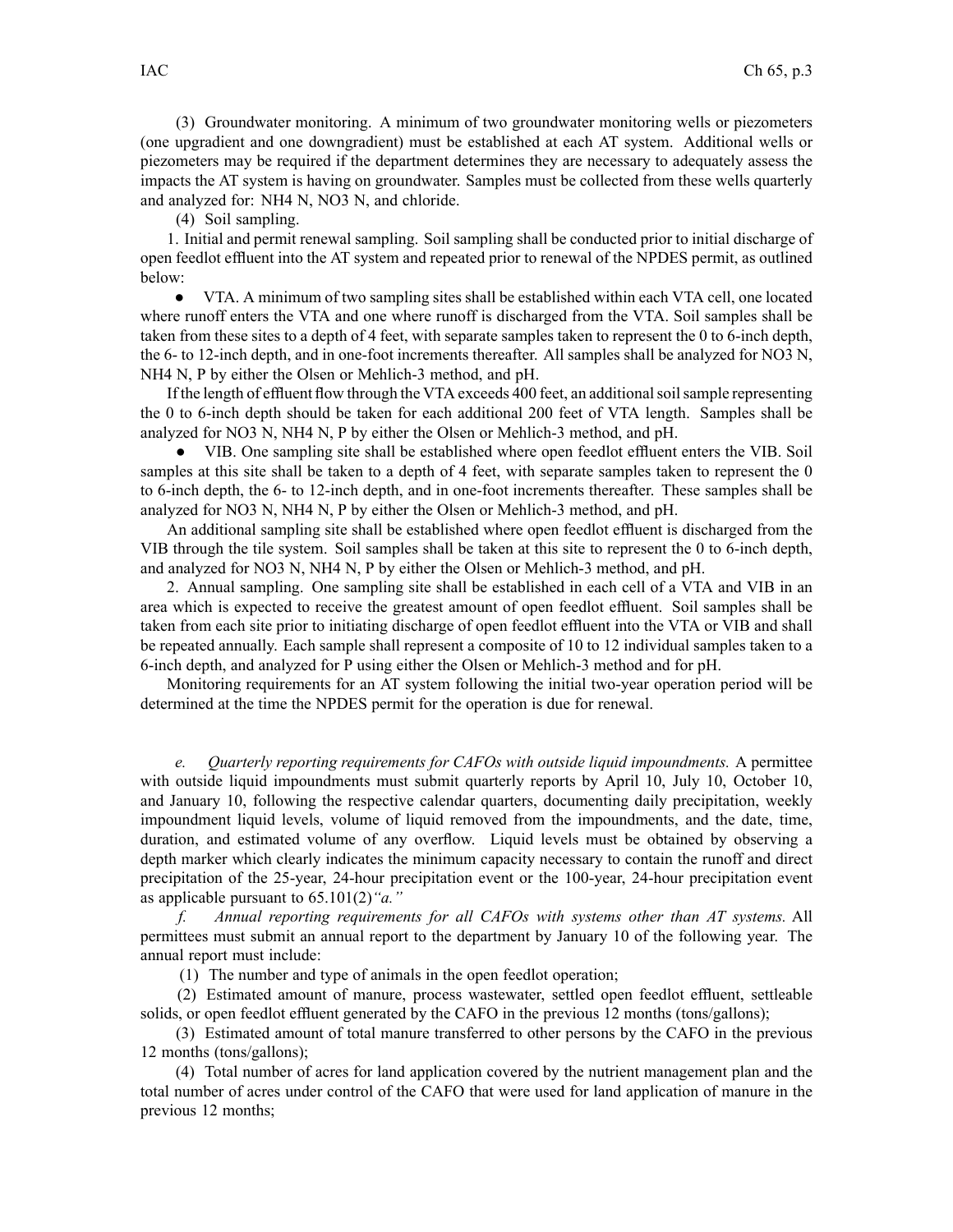(5) Summary of all manure, process wastewater, settled open feedlot effluent, settleable solids, or open feedlot effluent discharges from the production area that have occurred in the previous 12 months, including date, time, and approximate volume; and

(6) A statement indicating whether the current version of the CAFO's nutrient managemen<sup>t</sup> plan was developed or approved by <sup>a</sup> certified nutrient managemen<sup>t</sup> planner.

*g. Quarterly reporting requirements for CAFOs with AT systems.* A permittee with an AT system must submit quarterly reports by April 10, July 10, October 10, and January 10, following the respective calendar quarters. The quarterly reports shall provide all of the following information:

(1) Daily precipitation.

(2) Dates on which manure, process wastewater, settled open feedlot effluent, open feedlot effluent, or settleable solids were removed from the production area and estimated amounts of manure, process wastewater, settled open feedlot effluent, settleable solids, or open feedlot effluent removed (tons/gallons).

(3) Dates on which discharges from the production area or the AT system occurred and the estimated duration and volume of discharge on each discharge date.

(4) Results of laboratory analyses of discharge samples for each date <sup>a</sup> discharge from the production area or the AT system occurred. If the results of laboratory analyses are not available by the due date of the quarterly report, the results shall be provided with the following quarter's report.

(5) Results of laboratory analyses of samples taken from the groundwater monitoring wells or piezometers. If the results of laboratory analyses are not available by the due date of the quarterly report, the results shall be provided with the following quarter's report.

*h. Annual reporting requirements for CAFOs with AT systems.* A permittee shall submit an annual repor<sup>t</sup> by January 10 of the following year. The annual repor<sup>t</sup> must include all of the following:

(1) The number and type of animals in the open feedlot operation.

(2) Estimated amount of total manure, process wastewater, settled open feedlot effluent, settleable solids, or open feedlot effluent generated by the CAFO in the previous 12 months (tons/gallons).

(3) Estimated amount of total manure, process wastewater, settled open feedlot effluent, settleable solids, or open feedlot effluent transferred to other persons by the CAFO in the previous 12 months (tons/gallons).

(4) Total number of acres for land application covered by the nutrient managemen<sup>t</sup> plan and the total number of acres under control of the CAFO that were used for land application of manure, process wastewater, settled open feedlot effluent, settleable solids, or open feedlot effluent in the previous 12 months.

(5) Summary of all manure, process wastewater, settled open feedlot effluent, settleable solids, or open feedlot effluent dischargesfrom the production area or AT system that have occurred in the previous 12 months, including date, time, and approximate volume.

(6) Harvest dates and estimated amounts of forage removed from the AT system during the previous 12 months.

(7) Results of soil and groundwater sampling within the AT system during the previous 12 months.

(8) A statement indicating whether the current version of the CAFO's nutrient managemen<sup>t</sup> plan was developed or approved by <sup>a</sup> certified nutrient managemen<sup>t</sup> planner.

## **65.104(10)** *Permit renewal.*

*a. General requirements.* An NPDES permit may be issued for any period of time not to exceed five years. An application for renewal of an NPDES permit must be submitted to the department at least 180 days prior to the date the permit expires. Each permit to be renewed shall be subject to the rules of the department in effect at the time of renewal. A permitted animal feeding operation which ceases to be <sup>a</sup> CAFO will be exempted from the need to retain an NPDES permit if the permittee can demonstrate to the satisfaction of the department that there is no remaining potential for <sup>a</sup> discharge of manure that was